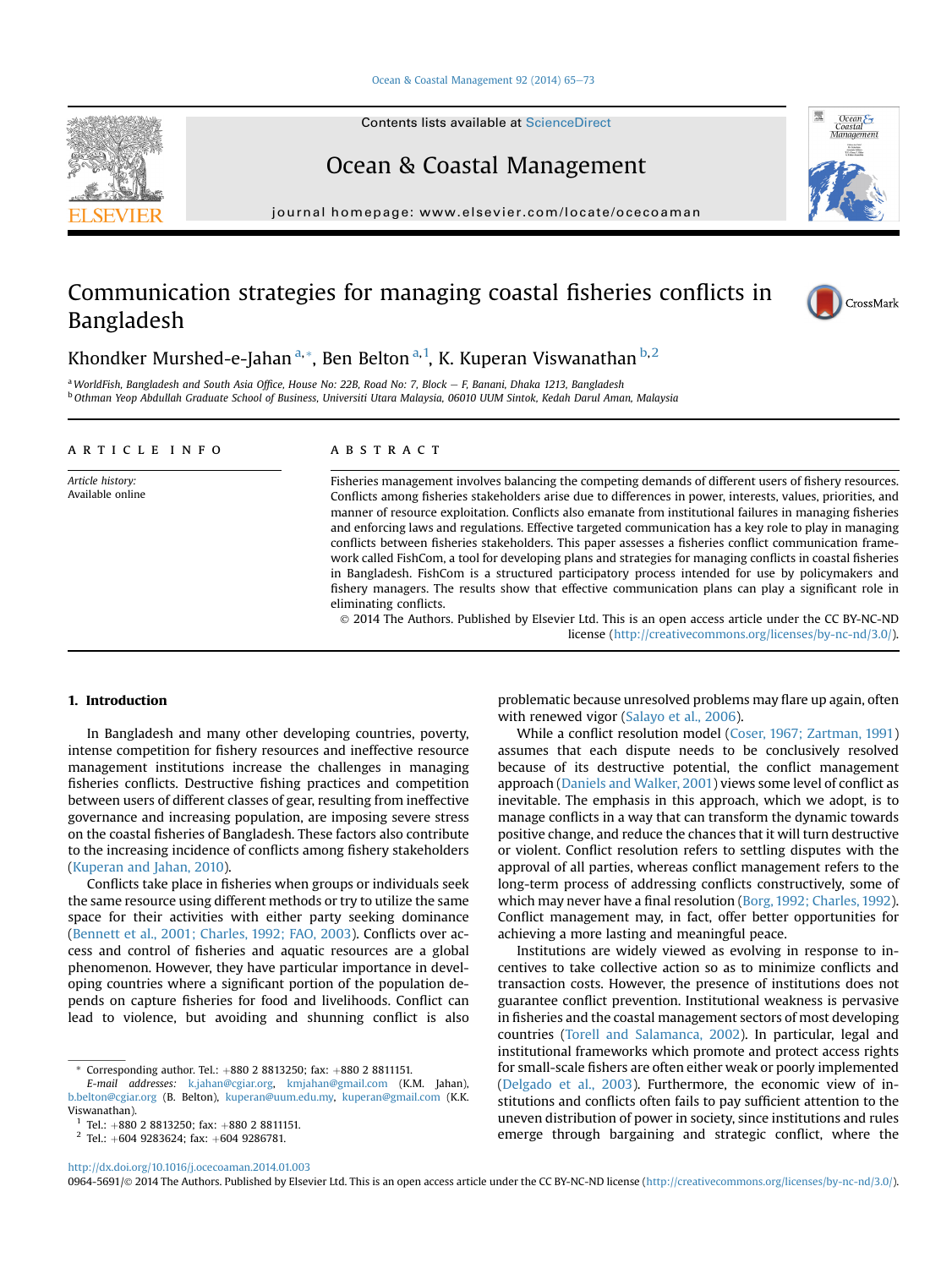weaker actors often have no choice but to comply with the outcome ([Knight, 1992](#page-8-0)).

Consequently, existing institutions are unlikely to favor or fairly represent the interests of poor resource users when they differ from those of more powerful users. Thus, the need for institutional representation in management decisions, including those about conflicts, may represent an important motivator for fishers to become involved in conflict management processes [\(Nielsen et al.,](#page-8-0) [2004; Pomeroy et al., 2001, 2007\)](#page-8-0). However, in practice, small-scale fishers' low levels of social capital often mean that they are excluded from opportunities to participate in formal conflict management processes, where such options exist. This implies a need for more participatory and inclusive conflict management processes such as those described in this paper.

Although there is no single formula for dealing with conflict, a consistent conclusion in studies of fisheries conflicts is the need for interactive conflict management strategies and improving communication between the different layers of fisheries management ([Garforth, 2005; Kuperan et al., 2003; Best, 2003; Mason](#page-7-0) [et al., 2002; Bennett et al., 2001](#page-7-0)). Communication among stakeholders, either between actors directly involved in conflicts or those who may play a role in negotiations, is integral to the process of framing problems ([Coser, 1956](#page-7-0)). Communication is also vital for ensuring participation in the implementation of management decisions relating to natural resources and in settling any consequent disputes that may arise among stakeholders [\(Dugan, 1996](#page-7-0)). The guiding principle is to frame strategic communication in a way that orients stakeholders towards managing conflicts constructively and equitably [\(Moore, 1996](#page-8-0)).

In the present study, communication planning for conflict management is addressed as a tool for resolving conflicts or establishing consensus-building processes in coastal fisheries. This communication framework can be used by fisheries managers in collaboration with fishery stakeholders to identify conflicts, to pinpoint their root causes and constraints to their solution, and to develop suitable strategies for improving communication between stakeholders with the capacity to influence policy and resolve or reduce conflicts. The overall objective of this study is to describe the use of this framework for resolving conflicts in the coastal fisheries of Bangladesh, and to evaluate its effectiveness.

#### 2. Coastal fisheries of Bangladesh

Bangladesh is a subtropical country situated at the apex of the Bay of Bengal, with 710 km of coastline. The fisheries sector provides livelihoods to millions of rural poor and contributes significantly to national food and nutrition security. About 511 marine species, including shrimps, are present in Bangladesh's waters ([Mazid, 2002](#page-8-0)). The country produced 3.06 million tons of fish in  $2010-11$ , of which 0.55 million tons (18%) came from marine capture fisheries ([DOF, 2012\)](#page-7-0). About 92% of total marine catch comes from traditional gears such as gill net/driftnets, estuarine and marine set bag nets, trammel nets, bottom long lines and beach seines, and the remaining 8% comes from large-scale trawl fisheries ([DOF,](#page-7-0) [2012](#page-7-0)).

A recent report on coastal fisheries in Bangladesh shows that catch per unit fishing effort is falling, and several species of marine shrimp and fish stocks are in decline ([Hussain and Hoq, 2010](#page-7-0)). Noncompliance with fishing rules and regulations and the attempts of coastal fishers to support their livelihoods by any means possible, result in increasing fishing pressure, use of destructive fishing methods and gears, and a tendency to fish whatever is available, including larvae and juveniles. This not only causes serious damage to coastal fishery resources but also creates conflict between fishers

# and other resource users [\(Hussian and Hoq, 2010; ICZMP and](#page-7-0) [WARPO, 2004; Rouf and Jensen, 2001](#page-7-0)).

Marine fisheries management and enforcement of rules and regulations is centrally regulated by the Marine Fisheries Ordinance, 1983. The Department of Fisheries (DOF) is responsible for the management, conservation, supervision and development of marine fisheries and issuing licenses for all marine fishing in the Bangladesh territorial waters. At least twelve other government departments are also directly or indirectly involved in providing support for marine fisheries development. However, due to diversity of interest and lack of coordination, there is a considerable degree of rivalry and conflict between different ministries which has been identified as a major constraint in planning marine fisheries management and development ([BOBP, 1997; ICZMP and](#page-8-0) [WARPO, 2004\)](#page-8-0).

## 3. Materials and methods

As an exercise in action research, this study aimed to use the communication framework outlined above for understanding conflicts in the coastal fisheries of Bangladesh and to identify practical strategies for managing them. The framework was developed through a series of participatory discussions between stakeholders including government and NGO workers engaged in fishery management, and small-scale fishers. The next sub-sections describe the framework and corresponding tools.

## 3.1. The "Fisheries Conflicts Communication Framework" (FishCom)

FishCom is an approach for developing plans and strategies for managing fisheries conflicts which has previously been successfully applied to inland fisheries in Bangladesh ([Jahan et al., 2009\)](#page-8-0). FishCom is composed of a set of chronologically organized steps and tools for gathering, collating and evaluating information to guide participatory management of fishery conflicts (Fig. 1). The four major steps and corresponding tools are discussed below.

#### 3.1.1. Information gathering

Information gathering is a crucial initial step. This enables understanding of the key issues related to a conflict and its causes, the values held and circumstances faced by its stakeholders, and their interrelationships. The information gathering tools used in the study include: a socioeconomic survey, an attitudinal Participatory



Fig. 1. Fisheries Conflicts Communication Framework (FishCom): A tool for developing plans and strategies for managing fisheries conflicts. Adapted from [WorldFish, 2005.](#page-8-0)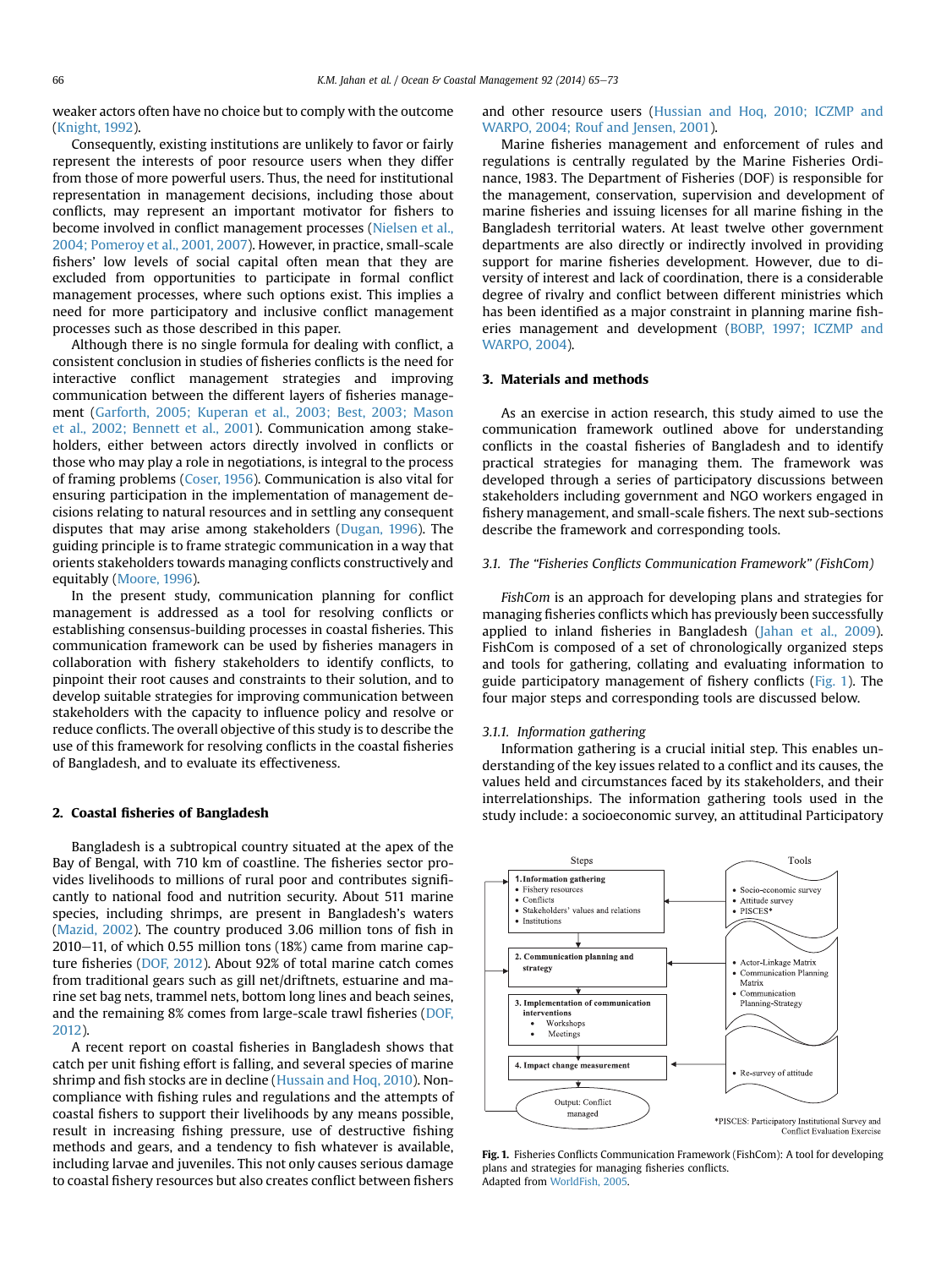Institutional Survey and Conflict Evaluation Exercise (PISCES), and group discussions. PISCES followed a field manual developed by [Bennett and Jolley \(2002\)](#page-7-0), and employs a variety of participatory tools. These include: a Participatory Geographic Information Exercise (PGIE) to identify the location of conflicts; a time line exercise to evaluate conflicts from an historical perspective; institutional wheel analysis to identify communication partners who may help to resolve conflicts; and semi-structured interviews with stakeholders.

## 3.1.2. Communication planning  $\mathcal G$  strategy

This step was designed to organize communication about conflicts to and between stakeholders. Tools include an Actor-linkage Matrix (ALM) and Communication Planning Matrix (CPM). The ALM is used to map interaction and flows of information between key actors ([Biggs and Matsaert, 2004](#page-7-0)). Relevant actors in the study include fishery resource users, district and upazilla (sub-district) administrators, the media, NGOs working with fisher communities and policymakers. These actors were identified using the participatory approaches applied in the information gathering steps described above. In the ALM, the actors are listed along the top and down the side of a square matrix. The cells are used to record a description of the state of communication relations between each pair of actors and constraints that distort communication.

Communication Planning Matrix (CPM) is a tool used for developing a communication strategy. The CPM identifies communication partners with whom a particular organization or project wants to communicate, and in each case defines, the objectives of communicating in resolving conflicts. It also specifies the content of the communication in order to reach the objectives and indicates the channels through which the communication with each partner could be conducted most effectively. The Communication Planning Matrix and Strategies (CPM-CS) is an expanded form of the CPM which includes the time-frame, implementers of interventions, and monetary and non-monetary costs of each option in conflict resolution. These details are necessary for the prioritization and selection of interventions to achieve objectives within a realistic time and budget schedule.

## 3.1.3. Implementation of communication interventions

In this step, actionable communication interventions were evaluated and pre-implementation activities were organized. Costs and logistical arrangements were considered and a variety of activities were implemented accordingly. These included meetings, workshops, dialogues, exchange visits, training on consensus building, distribution of leaflets and posters, and field rallies.

#### 3.1.4. Impact measurement of communication interventions

This step measured changes in the livelihood outcomes of community members resulting from communication interventions. However, changes in livelihoods and socio-economic status are a long-term result of consensus building efforts. Due to the short time span of the project, this evaluation was conducted by comparing responses to an attitude statements survey carried out at the beginning and end of the survey. The attitude survey used structured attitude statements designed to obtain qualified and quantified perceptions of the conditions, norms, morals, values and priorities of fishers and conflict managers in relation to fisheries conflicts.

### 3.2. Study area and data

This action research work was jointly implemented by World-Fish Bangladesh and FAO's Empowerment of Coastal Fishing Communities for Livelihood Security (ECFC) project, in Cox's Bazar district. The ECFC project was undertaken by the Government's Department of Fisheries (DOF) with technical and financial support of FAO/UNDP for a period of six years from December 2000. The overall goal of ECFC was to initiate a process of change that enhanced targeted coastal communities' capacity by increasing their stock of livelihoods assets and reducing vulnerability to insecurity.

ECFC formed four tiers of institutions at different administrative levels within the district. Separate Village Organizations (VO) were formed for men and women at village level, aimed at the social mobilization and empowerment of fishing communities. Village Development Committees (VDC) were established to facilitate coordination of activities undertaken by men's and women's VOs. The project also formed sub-district level fishers' networks (Upazilla Fishers Federations  $-$  UFF), and district level networks (District Fishers Federations  $-$  DFF).

These local institutions were formed to organize poor and marginal fishers and empower them to analyze their own situation, and develop and implement action plans to improve their individual and collective welfare. Fisheries Management Advisory Committees (FMAC) for the sustainable conservation of fisheries resources, comprised of a range of stakeholders' responsible for costal resource management, were also formed at upazilla and district level.

Fieldwork was organized in eighteen coastal fishing villages of Cox's Bazar, including two islands (Sonadia and St. Martin's), from October 2004, and completed in September 2006. Following Fish-Com, activities leading to the formulation of the communication strategy for conflict resolution started with gathering baseline information. The PISCES tool was applied in 10 different locations, covering all eighteen villages, to identify costal fisheries conflicts (Fig. 2). The exercise was conducted from late January 2005 to mid-February 2005. A series of workshops, meetings, and group



Fig. 2. Map of Bangladesh with study location.

(Source: Authors own drawing using Centre for Environmental and Geographic Information Services (CEGIS) data). The Government of the People's Republic of Bangladesh established the CEGIS as a scientifically independent center of excellence is to support the management of natural resources for sustainable socio-economic development using integrated environmental analysis, geographic information systems, remote sensing, and information technology.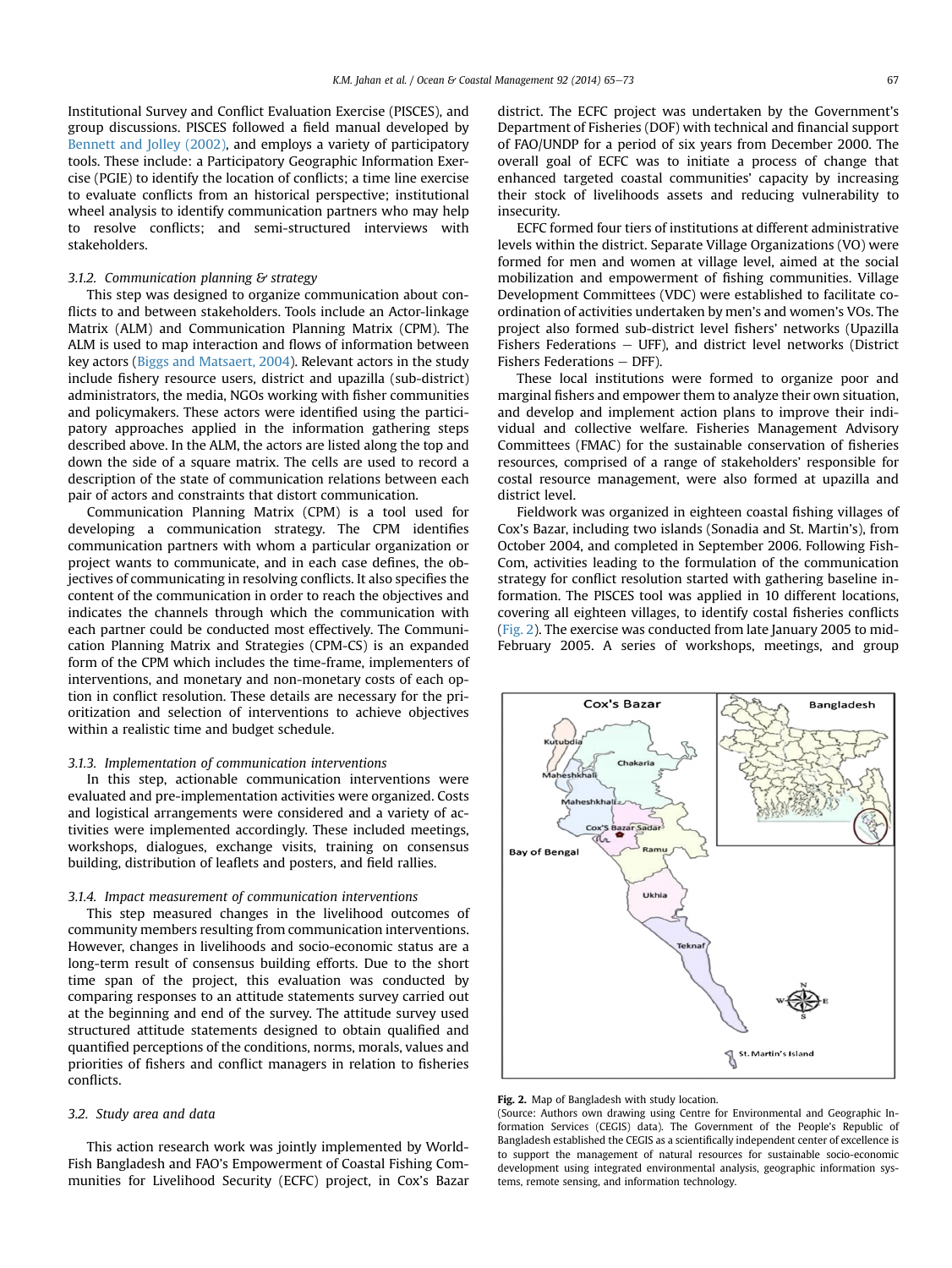discussions were conducted at the upazilla and village level from March 2005 to June 2005 to develop the communication planning matrix and strategy for conflict resolution.

Selected communication interventions were conducted in each study site from July 2005-June 2006 with the active participation of stakeholders. Activities included providing consensus building training and organizing workshops, meetings and dialogues among fishery stakeholders. During the study period ECFC also organized a number of awareness raising communication events such as field rallies, *miking*,<sup>3</sup> folk dramas, circulation of posters and leaflets, and mass media campaigns against illegal fishing practices. A number of exchange visits between Bangladesh and Indian fishery stakeholders were also organized to help develop a common understanding of fishery problems.

An attitude survey involving 167 fishery stakeholders and 53 conflict managers was implemented to measure the impact of communication interventions. Conflict managers included community leaders such as CBO leaders, village heads, local government body members, boat owners and fish traders' association leaders, respected persons of the locality, fishery officers, NGO and project staff, politicians and media personnel. An ex-ante attitude survey was conducted in January–February 2004 using face-to-face meetings and group discussions. The same set of questions was used from July 2006-August 2006 to assess changes in attitude as a result of communication interventions. A combination of general and site-specific attitude statements was compiled to cover subject matter including; understandings of conflicts, manageability of conflicts, prerequisites for conflict resolution, resolution processes, and responsibility in conflict resolution. Attitude statements were evaluated using the five-point Likert scale method, the range of which ('strongly agree', 'agree', 'undecided', 'disagree', 'strongly disagree') were adopted after discussion with the communities.

# 4. Results and discussion

#### 4.1. Conflicts in coastal fisheries

The diversity of resources and livelihood opportunities in coastal areas attracts various extractive interests ([Marschke, 2012\)](#page-8-0). Conflict scenarios have increasingly arisen as stagnating fishery harvests have coincided with pressures from population growth and a growing range of resource users from outside the area. Over time, competition between traditional and new entrants to the fisheries, along with institutional weakness have become major causes of conflict. The application of PISCES (used for information gathering under FishCom) identified several types of conflict in the study sites which are outlined briefly below:

## 4.1.1. Who controls the fishery?

Conflicts of this type relate to who determines the access, rights or entitlements of fishers to fish in a disputed area. Access issues are the root cause of this type of conflict. One such conflict was reported by fishers from Natmura village near the River Naf of Teknaf Upazilla who reported that they had been forced to stop fishing in parts of the river surrounding a neighboring village after fishers there began to enforce a longstanding claim that the area 'belonged' to their village. The dispute occurred due to the assertion of pseudo-property rights based on residency and ancestral occupation, over an area of water which was formally designated as open access. This type of conflict may also occur due to rivalry over access to fishing grounds between small-scale traditional fishers and powerful local individuals, a situation found to be common in all the study sites. As a result of these dynamics, operators of fixed gear such as estuarine set bag nets (ESBN) and marine set bag nets (MSBN) reported having to move from locations where they had fished for generations to less productive areas after locally powerful individuals took control over the fishing grounds by use of verbal threats or, frequently, physical violence, and sometimes allowed them to fish only after receiving monetary payment, which is totally illegal.

Conflict over access rights also occurs when the fishers of bordering nations (Myanmar and India) enter Bangladesh's territorial waters or vice-versa, and become involved in conflict with local fishers. This type of transboundary conflict comes to the fore when the border security force of the neighboring nation seizes boats and nets and arrests fishers, claiming that they entered territorial waters illegally. These incidents are made more frequent because of unresolved issues of boundary demarcation at sea. Fishers face substantial losses when they are arrested. One fisher interviewed in Teknaf upazilla was caught by the Myanmar border security force with other fellow fishers in 2003 and reported that they were sent to jail after being arrested and faced severe torture while in custody.

Bangladesh has brought the issue of sea boundary demarcation with India and Myanmar to the UN Arbitration Tribunal. The International Tribunal for the Law of the Sea offered a verdict on this longstanding dispute over the maritime boundary in the Bay of Bengal between Bangladesh and Myanmar in 2012 ([The Daily Star,](#page-8-0) [2012](#page-8-0)). Arbitration with India is expected to be settled in 2014. The Myanmar-Bangladesh verdict gave undisputed rights to both the countries to the fish in waters and to explore the natural resources beneath the seabed of their respective maritime boundaries and clearly demarcated the marine boundary between the two countries. The verdict has lessened the tension between the two countries  $-$  which nearly escalated into a conflict during 2008 when both countries sent their navy to the disputed area where Myanmar was drilling for exploring oil-gas  $-$  and is thus likely to have positive implications for transboundary disputes relating to the fishery.

## 4.1.2. How is the fishery controlled?

This type of conflict appears due to lack of implementation of regulations by enforcment agencies. Conflicts of this type in the study sites were due to indiscriminate fishing practices and resource sharing among rival groups of fishers. Monofilament net, mosquito net and small mesh net used for shrimp fry collection are banned by law for use in fishing yet are frequently used by the illegal gear operators at sea, which often creates conflict with other fishers. The use of trawlers encroaching in areas allocated for traditional fishers was one of the most common conflicts in the study area. The disputes result from inadequate enforcement of the Marine Fisheries Ordinance 1983, which aimed to curb the excess capacity of industrial trawlers by creating separate fishing zones  $$ up to 40 m water depth for traditional gear and above 40 m water depth for trawlers.

# 4.1.3. Relationships between fishery users

Conflicts of this type occur when a group of fishers asserts that their fishing operations and rights are negatively affected by the action of another group of fishers or stakeholders. The study found that disputes gravitate around competing claims on fishing grounds mostly between active gears such as Small Mesh Drift Nets (SMD), but also occur between active and passive gears such as SMD and Marine Set Bag Nets (MSBN). When two parties fishing in the same area accidentally drift into each other and become entangled the nets may need to be cut, thereby also resulting in conflicts between the two parties.

<sup>&</sup>lt;sup>3</sup> Public broadcast using vans that travel from village to village broadcasting messages is known locally as miking.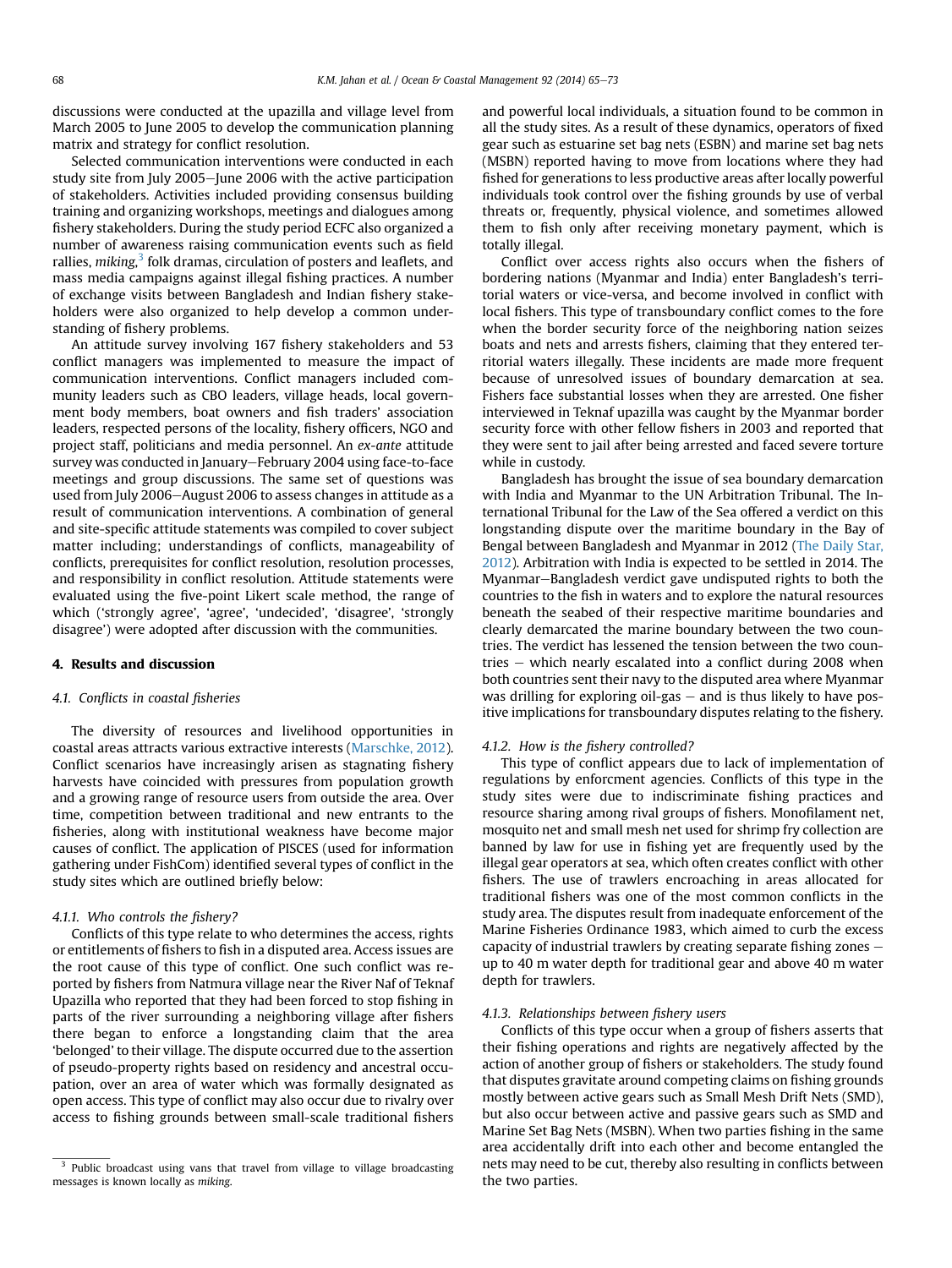Conflicts of this type can also happen between fishers and boat owners when the latter refuse to pay fishers' according to their earlier commitments, or are reluctant to provide safety equipment before the fishing voyage. Boat owners who were interviewed admitted that this often causes conflicts with fishers. However, owners stated that fishers did not always provide them with the true figures of fish catches. They suspected some fishers under their employ illegally sold fish at sea in order to gain extra benefits. According to owners, this is the main reason for conflict with the fishers they employ.

Fishers and boat owners also reported conflicts with fish traders due to the nature of market governance structures. Conflict arises when local fish traders create a syndicate and force the fishers or boat owners to sell their catch directly to them, preventing traders from other areas from competing. Fishers reported that they never received the perceived 'true' market value from these fish traders. Conflict also happened between money lenders and fishers when the latter failed to repay their loans.

### 4.1.4. How are fishery resources used?

This type of conflict arises when different uses of the aquatic environment create adverse impacts on the fishery resource or its users. Tourism, and shrimp and salt farming in the costal shoreline were all noted as causes of conflict with fishers. During historical trend analysis, fishers reported that mangrove destruction had increased many fold in recent decades due to shrimp and salt farming, with the result that they were now more vulnerable to natural disasters (cyclone, tidal waves etc.) as the natural buffer created by mangroves had been destroyed. Furthermore, shrimp and salt farming is also responsible for environmental changes in coastal areas such as increasing salinity and soil degradation, destruction of coastal vegetation and water logging, leading to irreversible changes to micro-flora and fauna and fish breeding habitats, as well as loss of income for poor coastal households [\(CPD,](#page-7-0) [1998\)](#page-7-0).

Conflict between fish processing and tourism was reported in St. Martin's Island and Moheshkhali of Cox's Bazar district. In these areas fish drying is an important occupation for fishers, who have dried their fish close to beaches adjacent to fish landing sites for centuries. However, in order to make beach more attractive to tourists the authorities have imposed bans on drying fish near to the shore. Fishers were not opposed to the expanding tourism industry as it also provides income and employment for them, but they felt that government should make alternative arrangements before taking restrictive decisions of this nature, such as allocating other areas where they could dry fish.

# 4.1.5. Relationship between fisheries and non-fishery governance issues

This type of conflict relates to issues of corruption, bribery, lack of coordination and the over-lapping functions and jurisdictions of government agencies. Conflicts of this type mainly occur due to a lack of formal structures for fisheries management and conflict resolution, lack of transparency and poor governance. Issues identified by fishers during the study included encroachment of areas used for net/boat drying by powerful individuals in connection with law enforcement agencies, theft of fishing gear from landing sites, pirate attacks at sea, illegal toll/tax collection by authorities at landing sites, and corruption in the boat licensing process. Fishers run into conflict with law enforcers, including government fishery officers, whom they expect to protect their interests as mandated by law. According to the stakeholders, many local conflicts in fisheries could have been easily resolved or would not have arisen if there had been proper implementation and enforcement of rules and regulations, and good coordination

between government agencies for the management of the resources affected.

# 4.2. Conflict management in coastal fisheries

The Actor-Linkage Matrix (ALM) analysis of conflicts in the study sites found a lack of communication among stakeholders even in the midst of brewing conflicts. In all the study sites, only fisher-tofisher communication was evaluated as generally effective, because fishers lived in the same community and could meet face-to-face to discuss conflict issues. Formation of informal local level fishers' institutions by ECFC had positive impacts on communication between fishers and also created the opportunity for them to bring particular conflicts to the attention of government agencies. Most stakeholder groups had negative perceptions of the effectiveness of communication with government agencies and administrators. Communication between groups of stakeholders and the mass media were also generally rated as poor due to perceived bias in disseminating information. Most stakeholders criticized the prevalence of top-down communication practiced by the government or DOF. Meanwhile, researchers were evaluated as attempting to communicate with other stakeholders but with limited effectiveness due to lack of political profile, personnel and resources. Research outputs were also noted as having little influence on policymakers and they were criticized as not being understood by and explained to fishers.

The synthesis of Communication Planning Strategies identified a wide range of mostly participatory strategies for addressing fisheries conflicts. These often focused on reducing illegal fishing, reviewing fisheries policies and rules to reduce sources of conflicts, and building the capacity of fishers and institutions for managing conflicts. The cost associated with such strategies depends on the means of communication employed. Group discussions, informal meetings, direct contact or dialogues, and publicity through the mass media are generally cheaper than workshops, leaflets, posters and policy briefs. The most expensive communication channels included a video show for awareness-creation, trainings on conflict resolution methods and alternative income-generating activities, and lobbying for policy change. The cost of such communication strategies remains a constraint for poor coastal communities where institutional support is needed. The next section discusses a number of communication interventions applied in study sites during the study period.

## 4.2.1. Workshops and meetings for ensuring multi-stakeholder participation in conflict management

Meetings and workshops were found most effective among a wide range of communication strategies because they remained the best means to link communities, NGOs, government and fishers' organizations in direct interaction to reach some level of consensus on a particular dispute. As an example, ongoing conflict between the boat owners and fishers was common in all the study sites. In order to address these disputes, workshops and meetings were organized, at both the upazilla and district levels, to discuss possible solutions. In almost all cases these resulted in a common consensus between boat owners and fishers associations to resolve the issue by agreeing to prepare a written contract for recruitment, labor payment and safety provision, instead of verbal contracts, which were identified as the major reason for conflicts about payment between the boat owners and fishers.

In some cases it was also agreed to send boat owners' representatives on fishing voyages to reduce misunderstandings regarding illegal landings. In the absence of strict enforcement from the government, both groups urged close supervision by their associations for proper implementation of the decisions. Due to these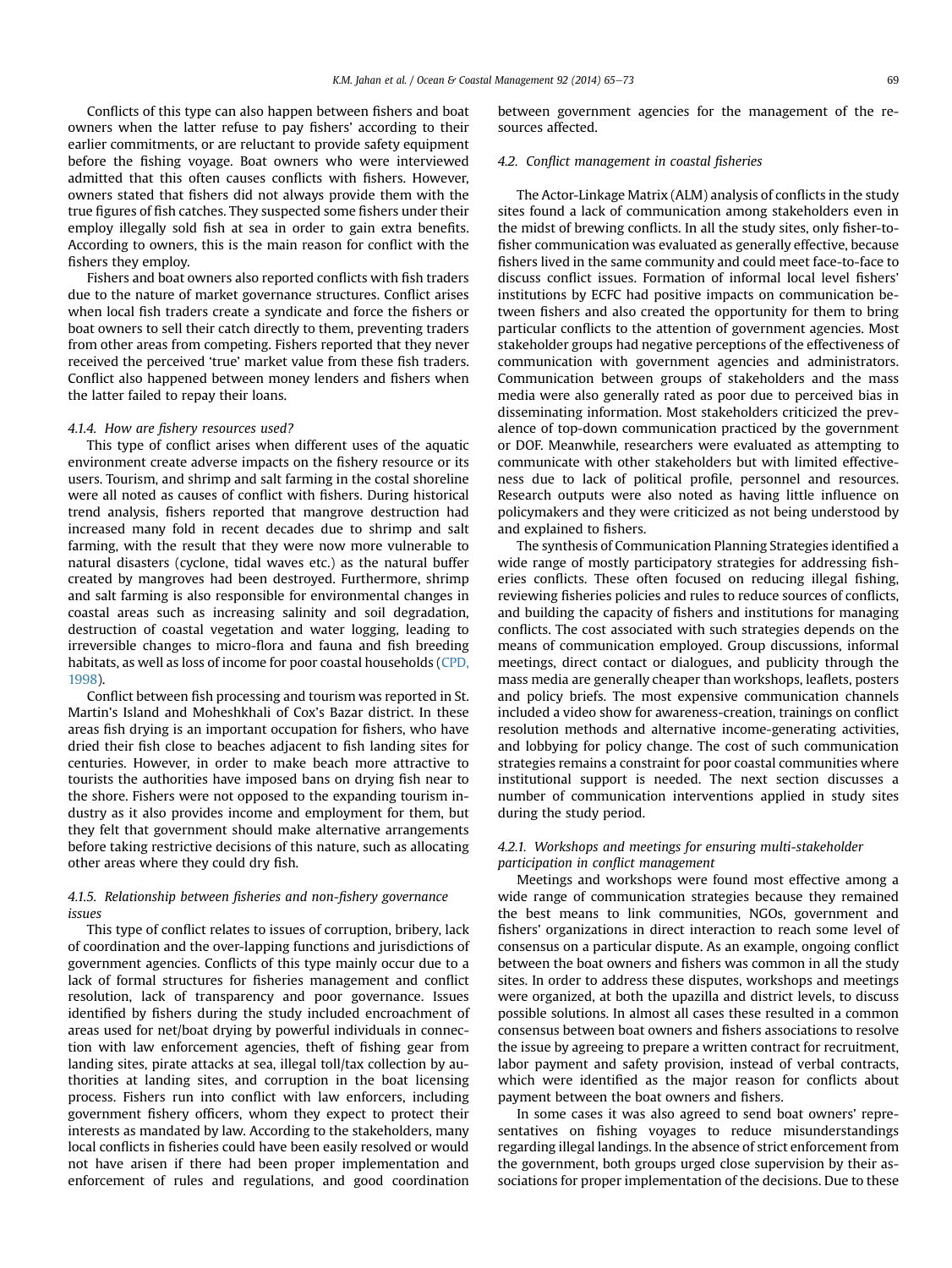initiatives, some fishers in the study started receiving written contracts for labor payment from boat owners for the 2006 fishing season, where none had been provided in 2005. However, although this was a positive step towards resolving these conflicts, there was concern among the fishers involved over whether the majority of boat owners who had agreed to this solution would honor it by drawing up and abiding by contracts in the absence of a formal system of governance to ensure that this was done.

## 4.2.2. Participatory Action Plan Development (PAPD)

Training of extension agency and NGO staff and community leaders on the Participatory Action Plan Development (PAPD) consensus building tool was found effective for developing community action plans for conflict resolution. The steps of PAPD include: identifying the most likely potential conflicts in an area; conflict solution analysis to assess the likely impact of actions needed to achieve these solutions, and; forming consensus on solutions ([Sultana and Thompson, 2004; Barr and Dixon, 2001;](#page-8-0) [Holmes and Scoones, 2000](#page-8-0)). The PAPD method engages stakeholders who have existing or potential conflicts with fishers over the use of common fishery resources. This consensus building approach helped to resolve some critical conflicts in the study area.

In Moheshkhali Upazilla, Cox's Bazar district, for example, the dispute between fishers and local administration over fish drying places was identified as the most severe conflict. In order to make the place attractive to tourists, the local administration had banned fishers from processing or drying fish near the beach. This triggered a spate of arguments between locals and the authorities as fishers derived much of their livelihoods from fish drying. Through the PAPD exercise, fishers and the local administration agreed that an alternative spot would be allocated for fish drying activities. Fishers and enforcement officers who participated in the PAPD process explicitly understood the importance of conflict resolution and consensus building in the development of an action plan for improving fishers' livelihoods and for sustaining the tourism industry.

### 4.2.3. Multi stakeholder committee for conflict resolution

ECFC formed a Fishery Management Advisory Committee (FMAC) at upazilla and district level to support the sustainable conservation of fishery resources. The committee was headed by the local administrative chief, and all other extension agencies and institutions involved in coastal fishery management, including fishers' representatives, were members. The committee was found to be very effective in managing fisheries conflicts through dialogue and discussion with the conflicting parties. According to fishers, this forum helped them to quickly bring disputes to the notice of the administration and other stakeholders.

FMAC had a good record of solving conflicts through informal or formal discussions. For example, fishers in Moheshkhali upazilla had used a public place of about 6 ha for boat landing and net drying for many years. Some powerful local people unexpectedly and illegally encroached on a large portion of this land and established settlements, then required fishers to pay for any use of the area and often harassed them physically. Fishers had previously attempted unsuccessfully to bring this issue to the attention of the upazilla level administration. However, after the issue was raised with a wider circle of stakeholders during the FMAC meeting, staff from the district level administration took immediate legal steps to free the area for the fishers.

### 4.2.4. Awareness raising in fishing communities

Social mobilization of communities through different awareness raising activities such as folk dramas, leafleting, posters, rallies, and miking was used to reduce illegal fishing practices in coastal areas. These initiatives, which were supported by the Department of Fisheries, allowed community members to raise their collective voice against illegal gear operators. The study revealed many examples where community initiatives were successful in reducing the use of illegal gears as well as conflicts. In study sites in Teknaf upazilla destructive monofilament gill nets worth approximately \$39 000 were voluntarily surrendered by the owners of illegal gear due to persistent pressure from the fishers and the local administration (Dainik Cox'[s Bazar, 2006](#page-8-0)). According to the fishers, significant reductions in numbers of shrimp fry collectors also occurred as a result of mass awareness raising activities and the selfenforcement activities of fishers and CBOs, with assistance from community leaders.

#### 4.2.5. Informal institutions as conflict mediators

Generally people in rural Bangladesh are reluctant to use the formal legal system for conflict resolution due to the prohibitive costs associated with litigation and police action. Instead, many fishers prefer to settle the issue through saleesh (informal village level meetings). The transaction costs involved in using the informal system are much lower than that of the formal system. In most cases, fishers bring cases first to the head of the village or Union Parishad (the lowest stratum of the local government) who, along with a panel of elders, will summon the conflicting parties, hear their arguments and concerns, and come to a decision on the issue. Study participants noted that minor conflicts such as disputes between traditional gear users or conflict between fishers, local traders and money lenders are generally settled by saleesh. According to the fishers we interviewed, one of the main advantages of settling the disputes locally was that the powerful local individuals involved in deciding the outcome of the saleesh could monitor and push for implementation of their decisions. However, in many cases this results in unfavorable outcomes when the illegal encroachers have good relations with the powerful.

ECFC attempted to improve the effectiveness of these local institutions by improving the skills of community leaders through engagement in workshops and meetings. During the study it was observed that these informal systems were also effective in dealing with some severe conflicts. In one particular case near Kutubdia Channel, locally influential individuals forcefully occupied grounds which a number of ESBN operators had fished for many years. When the fishers brought this to the notice of the Union Parishad chairman, he immediately called a saleesh where a decision was taken to allow them back into their fishing area.

## 4.2.6. Regional cooperation

Transboundary conflict is a major problem in coastal fisheries, causing much suffering for the fishers involved. Although this type of conflict is very difficult to control, building better communication between Bangladeshi officials and their counterparts in neighboring India and Myanmar may help to minimize problems. In order to foster cooperation, ECFC organized several exchange visits between the neighboring countries. Fishing community members and ECFC project staff shared their experience on fishery management issues with officials from neighboring countries during those visits. The better relationships that developed as a result of these visits helped fishers to resolve a number of disputes.

In one particular case, the Indian security force arrested 115 Bangladeshi fishers from Kutubdia upazilla claiming that they had entered Indian territory. The fishers were sentenced to one and half years in prison but, as a result of continuous dialogue between the officials of the two countries, were released after a month. The fishery officials and the Fishers Association of West Bengal of India played an important role in their release. There are no official statistics on how many Bangladeshi fishers are now in jail in India and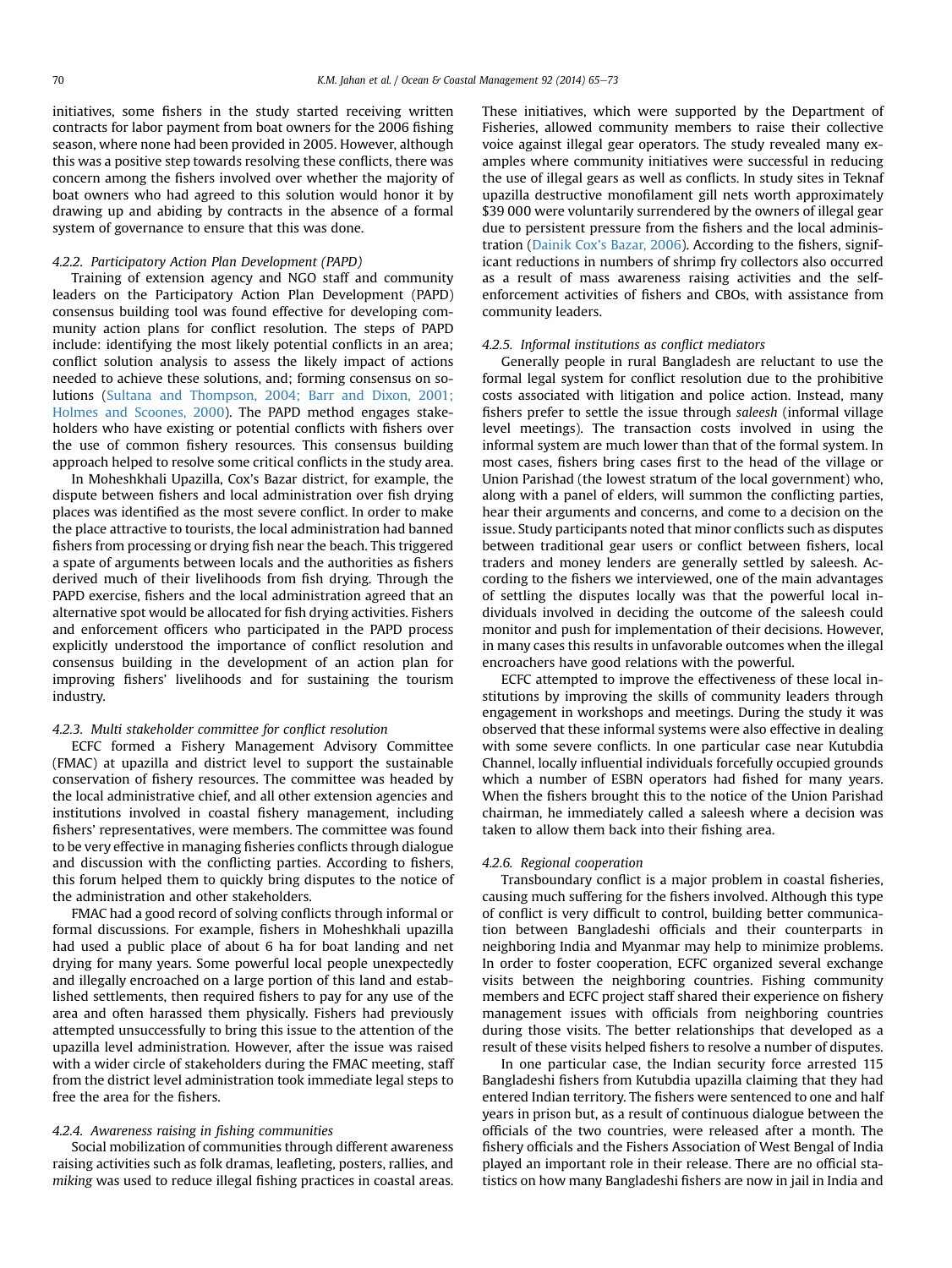Myanmar. The exchange of fishers is also a very cumbersome and time consuming process, but the example presented here indicates that discussions at the national, local and Fishers Association levels can help in resolving these problems. According to the stakeholders involved, regional forums such as the South Asian Association for Regional Cooperation (SAARC) can also contribute in these types of instances.

## 4.3. Fishers' and conflict managers' attitudes to conflict resolution

An attitude survey was conducted in the study area to capture attitudinal changes that could be attributed to the communication interventions. Table 1 shows some significant changes in attitudes among fishers, although few such changes were found among conflict managers. [Jahan et al. \(2009\)](#page-8-0) also observed similar findings in a study of the inland fisheries of Bangladesh. They argued that fishers' attitudes are formed through direct observation of the causes and effects of conflict situations, meaning that they can easily recognize changes resulting from the conflict resolution process. In contrast, conflict managers are less likely to change their attitudes in the short term as these are linked to their institutional positions which reflect their own interests as powerful actors. This means that they require more time to accept counter persuasion.

Table 1 shows that significant attitudinal changes about the management of fisheries conflicts occurred among both fishers and conflict managers. As an example, in the final survey both parties expressed an increased consensus that greater cooperation between government and communities is required for better resource management. This new understanding inspired them to undertake joint awareness raising activities such as initiatives against illegal gear operators. During group discussions, the majority of fishers in the study sites reported that use of destructive gears had been significantly reduced due to these initiatives.

Fishers were in strong agreement that conflicts can be resolved, but that all parties need to understand existing policies and regulations before the process of conflict resolution can begin. For example, during group discussions it was found that many boat owners were not aware of the law regarding safety requirements at

Table 1

Attitude of fishers and conflict manager before and after intervention.

| Attitude statements                                                                                                      | Fishers    |            | t-ratio   | Conflict managers |            | t-ratio   |
|--------------------------------------------------------------------------------------------------------------------------|------------|------------|-----------|-------------------|------------|-----------|
|                                                                                                                          | Before     | After      |           | Before            | After      |           |
| <b>Understanding of Conflicts</b>                                                                                        |            |            |           |                   |            |           |
| Influx of new people into fishing leads to severe conflicts<br>in fisheries                                              | 1.73(0.69) | 1.68(0.64) | 1.53      | 1.84(0.97)        | 1.79(1.15) | $-0.18$   |
| Too many people chasing fewer fish is a major cause<br>of fisheries conflicts                                            | 1.92(0.99) | 1.78(0.79) | 1.62      | 1.74(0.76)        | 1.72(0.67) | 0.16      |
| If government agencies did their job properly, there would<br>be very few conflicts fisheries                            | 1.18(0.39) | 1.13(0.33) | 1.61      | 1.30(0.46)        | 1.28(0.45) | $-0.32$   |
| Influence of powerful influentials in fishing is the major<br>cause of fisheries conflicts                               | 2.05(1.05) | 1.96(0.97) | 0.81      | 1.65(0.61)        | 1.51(0.74) | 1.13      |
| Destructive fishing practices are the reason<br>for fisheries conflicts                                                  | 1.52(0.68) | 1.44(0.59) | 1.51      | 1.30(0.46)        | 1.28(0.45) | 0.24      |
| <b>Manageability of conflicts</b>                                                                                        |            |            |           |                   |            |           |
| Powerful groups will always be able to win conflicts<br>with less powerful fishers                                       | 2.08(1.08) | 2.10(0.99) | $-0.41$   | 2.16(1.23)        | 2.23(1.41) | $-0.46$   |
| Local cooperation for conflict resolution will be effective<br>if government agencies participate                        | 1.75(0.66) | 1.66(0.66) | $2.18**$  | 2.00(1.13)        | 1.63(1.00) | 1.86*     |
| Communities can manage fisheries conflicts themselves                                                                    | 1.97(1.01) | 2.02(0.91) | $-0.97$   | 3.28(0.83)        | 3.16(0.93) | 1.06      |
| <b>Prerequisites for resolution</b>                                                                                      |            |            |           |                   |            |           |
| All parties need to understand existing policy<br>and regulations before a process of conflict<br>resolution can begin   | 1.34(0.49) | 1.02(0.24) | $7.34*$   | 1.74(1.03)        | 1.37(0.49) | $2.07**$  |
| Conflicts can be resolved if the community<br>is organized and works together with government<br>for resource management | 1.40(0.53) | 1.28(0.75) | $1.73***$ | 1.40(0.79)        | 1.21(0.41) | $1.75***$ |
| Fisheries conflicts can be resolved if fisheries rules<br>are strictly enforced                                          | 1.99(0.64) | 1.45(0.65) | $9.77*$   | 1.81(0.73)        | 1.72(0.83) | 1.15      |
| Better understanding of one another's needs<br>will make it easier to resolve conflicts                                  | 1.26(0.53) | 1.05(0.29) | $6.52*$   | 1.05(0.21)        | 1.02(0.15) | 0.57      |
| <b>Process of resolution</b>                                                                                             |            |            |           |                   |            |           |
| By strengthening the capacity of local institutions,<br>conflicts can be resolved                                        | 1.96(0.77) | 1.72(0.86) | $2.80*$   | 1.86(1.21)        | 1.79(0.89) | 0.55      |
| Conflicts can be resolved through dialogue<br>and negotiation                                                            | 2.17(1.13) | 1.60(0.93) | $6.96*$   | 1.77(1.02)        | 1.23(0.65) | $4.77*$   |
| Conflicts between fishers can be resolved<br>by bringing the parties together to discuss                                 | 1.95(0.76) | 1.80(0.73) | $3.141*$  | 1.70(0.71)        | 1.23(0.43) | $3.35*$   |
| <b>Responsibility for resolution</b>                                                                                     |            |            |           |                   |            |           |
| Government is the only agency that<br>can manage conflicts                                                               | 2.43(1.42) | 2.47(1.38) | $-1.34$   | 1.93(1.12)        | 1.91(1.38) | 0.14      |
| The NGOs can support communities<br>in managing conflicts                                                                | 2.26(1.40) | 2.12(1.26) | $2.50*$   | 2.16(1.38)        | 2.07(1.47) | 0.62      |
| Fishers and their leaders should take the<br>initiative to resolve conflicts                                             | 2.04(1.28) | 1.91(1.23) | $2.74*$   | 1.93(0.99)        | 1.77(1.04) | 1.47      |
| Local elites can play an important role<br>in conflict resolution                                                        | 1.55(0.69) | 1.41(0.70) | $1.79***$ | 1.70(0.71)        | 1.51(0.51) | 1.39      |
| Everyone has a social responsibility to help<br>to resolve conflicts                                                     | 1.63(0.73) | 1.38(0.53) | $3.52*$   | 1.33(0.47)        | 1.23(0.43) | 1.16      |

Note: Figures in the parentheses indicates the standard deviation; \*Significant at  $\alpha = 0.10$ ; \*\*Significant at  $\alpha = 0.05$ ; \*\*\*Significant at  $\alpha = 0.01$ .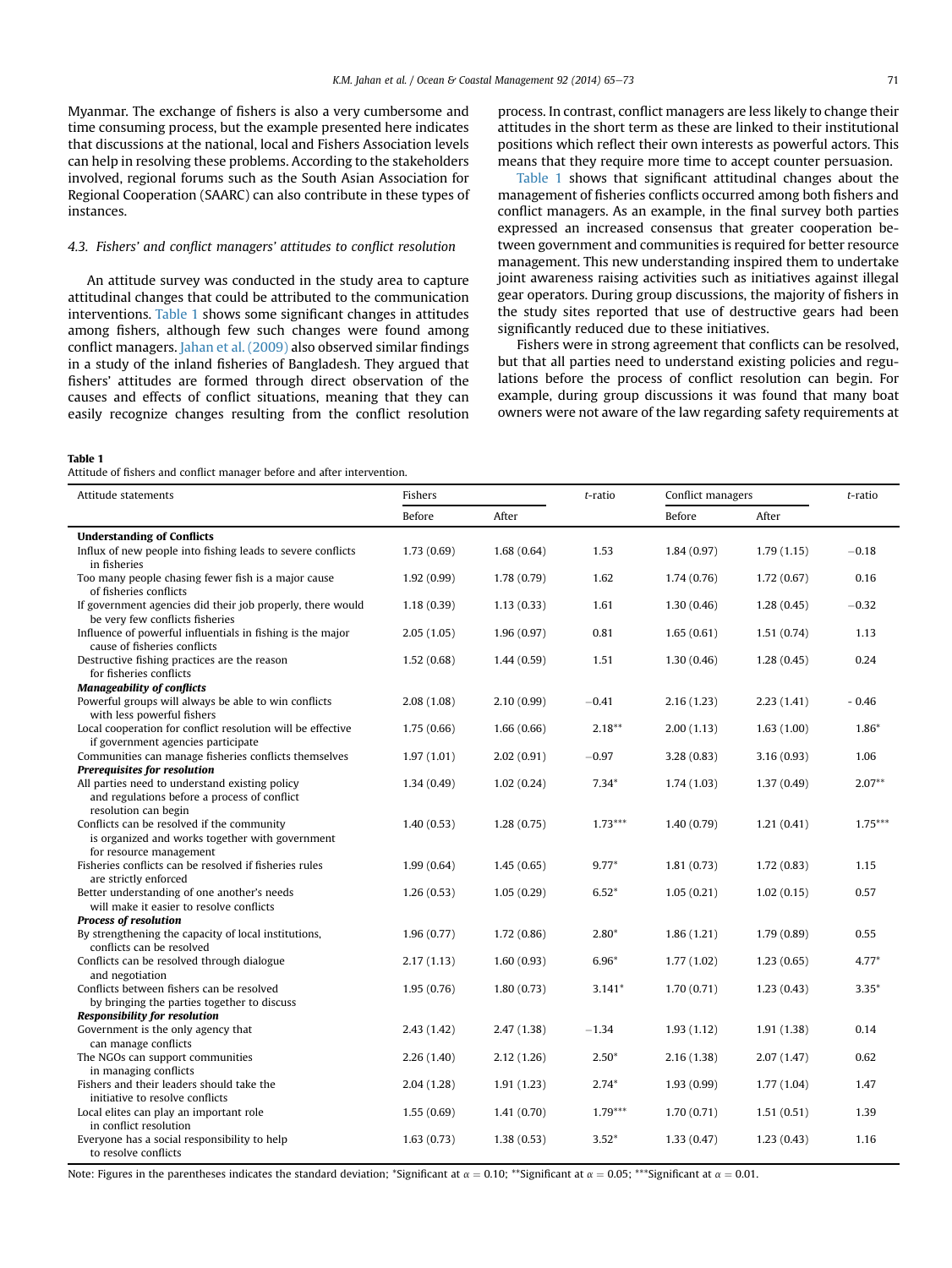<span id="page-7-0"></span>sea, and that conflicts start when fishers demand safety equipment from boat owners. Training on rules and regulations organized by ECFC was a factor in motivating them to comply with these regulations.

Both fishers and conflict managers expressed the view that dialogue and discussion between conflicting parties was necessary to resolve conflicts. They felt the necessity of a multi-stakeholder committee representing all the relevant stakeholders for facilitating discussion. The success of the FMAC in resolving conflicts in the study area influenced them in reaching this conclusion. Strengthening the capacity of fishers' organizations and strict enforcement of regulations by conflict managers were both also perceived to be helpful for fisheries conflict resolution.

#### 5. Conclusion and recommendations

The economic value of aquatic and coastal resources and livelihood opportunities in the coastal waters of Bangladesh has attracted a diversity of users. Conflicts arise as small-scale fishers, who are present in millions, interact with stakeholders including other fishers. This often includes the authorities, who fail to properly enforce rules and regulations. The sector suffers further due to a lack of inter-agency coordination among the various government institutions with jurisdiction over fisheries. Such failures open up opportunities for the violation of management rules and regulations, and hence create conflicts in the sector. Even where lasting conflict resolution may not be possible it is important to manage conflict so that it can be channeled to constructive and collaborative solutions instead of leading to violence or deepening poverty.

The study showed that many conflicts can be resolved through appropriate communication strategies. A systematic communication and advocacy program with clearly defined approaches and a well-developed battery of information, education and communication materials can form the core of an intervention strategy to improve stakeholder interactions and resolve conflicts. FishCom was applied in the study area to resolve a number of such conflicts. In most cases, actors involved arrived at a greater level of consensus, indicating that more conflicts in fisheries could be resolved if FishCom were institutionalized through coastal resource management plans. However, FishCom is not a panacea for resolving all fisheries conflicts. Moving further in this direction would require harmonization of the functions and roles of a range of institutional stakeholders in organizing and implementing coordinated action plans for conflict resolution.

The study showed that government and community partnerships can support movement toward more effective ways of managing conflicts and improve fisheries management. Representation and participation of users in the conflict resolution process and involvement of fishers in the implementation of decisions are important factors in legitimizing a management system ([Salayo](#page-8-0) [et al., 2008; Pomeroy et al., 2007\)](#page-8-0). These lessons could enhance opportunities for formulating policies and influencing policy actions for involving communities in the improved management of conflicts over shared resources.

This study indicates that stakeholders recognized the value of multi-stakeholder forums in fisheries conflict management processes. They believed that the collective efforts of fishers, community members, and government and non-governmental organizations involved in fisheries management are required in order to design effective conflict resolution systems. Inter-sectoral analysis and dialogue undertaken by these stakeholders can facilitate better solutions to fisheries conflicts. The study shows that committees of this nature are able to represent a genuine interest in fisheries development, and can turn conflicts into opportunities for facilitating more sustainable use of fisheries resources.

#### Acknowledgments

The authors thank the many stakeholders whose participation in the series of activities under the Enabling Conflict Resolution for Better Fisheries Management: Experience from the Marine Fisheries of Bangladesh project formed the basis for much of these outputs. Acknowledgments also go to Mr. Alan Brooks, Portfolio Director, WorldFish, Bangladesh and South Asia (2006–2009) and Blake Ratner, Senior Research Fellow/Program Leader, Governance, WorldFish for their valuable suggestions and comments. The authors are also thankful to Dr. Dilip Kumar and Dr. Apurba Krishna Deb, Team Leader and National Project Coordinator respectively of Empowerment of Coastal Fishing Community for Livelihood Security (ECFC) Project. The authors are however responsible for any unforeseen errors and omissions. This paper is a contribution to the CGIAR Research Program on Aquatic Agricultural Systems.

#### Appendix A. Supplementary data

Supplementary data related to this article can be found online at <http://dx.doi.org/10.1016/j.ocecoaman.2014.01.003>.

## References

- [Barr, J.J.F., Dixon, P.J., 2001. Methods for Consensus Building for Management of](http://refhub.elsevier.com/S0964-5691(14)00005-2/sref1) [Common Property Resources. Final Technical Report of R7562. Center for Land](http://refhub.elsevier.com/S0964-5691(14)00005-2/sref1) [Use and Water Resources Research, Newcastle University, Newcastle](http://refhub.elsevier.com/S0964-5691(14)00005-2/sref1).
- Bennett, E., Jolley, T., 2002. PISCES field manual, The management of conflict in tropical fisheries (R7334). Final Technical Report. Center for the Economics and Management of Aquatic Resources (CEMARE), University of Portsmouth, U.K. p. 123–127.
- [Bennett, E., Neiland, A., Anang, E., Bannerman, P., Rahman, A.A., Huq, S., Bhuiya, S.,](http://refhub.elsevier.com/S0964-5691(14)00005-2/sref3) [Day, M., Fulford-Gardiner, M., Clerveaux, W., 2001. Towards a better under](http://refhub.elsevier.com/S0964-5691(14)00005-2/sref3)standing of conflict management in tropical fi[sheries: evidence from Ghana,](http://refhub.elsevier.com/S0964-5691(14)00005-2/sref3) [Bangladesh and the Caribbean. Mar. Policy 25, 365](http://refhub.elsevier.com/S0964-5691(14)00005-2/sref3)-[376.](http://refhub.elsevier.com/S0964-5691(14)00005-2/sref3)
- [Best, J., 2003. Report of Communication Strategy. Community Based Fisheries](http://refhub.elsevier.com/S0964-5691(14)00005-2/sref4) [Management Project Phase 2 \(CBFM-2\). WorldFish Center, Dhaka, Bangladesh.](http://refhub.elsevier.com/S0964-5691(14)00005-2/sref4)
- Biggs, S., Matsaert, H., 2004. Strengthening poverty reduction programmes using an actor-oriented approach: examples from natural resources innovation systems. Agricultural Research and Extension Network, Network Paper No. 134. London, UK: Overseas Development Institute.
- BOBP. 1997. Report on the National Workshop on Fisheries Resources Development and Management in Bangladesh. Organized by Ministry of Fisheries and Livestock, Bangladesh in Collaboration with BOBP/ FAO & ODA on 29 October  $-1$ November at Dhaka, Bangladesh.
- Borg, M., 1992. Confl[ict Management in the Modern World System. Sociological](http://refhub.elsevier.com/S0964-5691(14)00005-2/sref0) [Forum 7 \(2\), 261](http://refhub.elsevier.com/S0964-5691(14)00005-2/sref0)-[282](http://refhub.elsevier.com/S0964-5691(14)00005-2/sref0).
- Charles, A.T., 1992. Fishery conflicts: a unifi[ed framework. Mar. Policy 16, 379](http://refhub.elsevier.com/S0964-5691(14)00005-2/sref5)–[393](http://refhub.elsevier.com/S0964-5691(14)00005-2/sref5). [Coser, L.A., 1956. The Functions of Social Con](http://refhub.elsevier.com/S0964-5691(14)00005-2/sref6)flict. Free Press.
- Coser, L.A., 1967. Social confl[ict and the theory of social change. Br. J. Sociol. 8 \(3\),](http://refhub.elsevier.com/S0964-5691(14)00005-2/sref7)  $197 - 207$  $197 - 207$ .
- [Center for Policy Dialogue \(CPD\), 1998. Coastal aquaculture and environment. In:](http://refhub.elsevier.com/S0964-5691(14)00005-2/sref8) [Paper Presented at the Workshop on Environmental Impact of Structural](http://refhub.elsevier.com/S0964-5691(14)00005-2/sref8) [Adjustment Policies in Bangladesh, Organized by the Center for Policy Dialogue,](http://refhub.elsevier.com/S0964-5691(14)00005-2/sref8) [17 May 1998, Dhaka \(Mimeo\)](http://refhub.elsevier.com/S0964-5691(14)00005-2/sref8).
- [Daniels, S.E., Walker, G.B., 2001. Working through Environmental Con](http://refhub.elsevier.com/S0964-5691(14)00005-2/sref9)flict: the [Collaborative Learning Approach. Praeger, London.](http://refhub.elsevier.com/S0964-5691(14)00005-2/sref9)
- [Delgado, C.L., Wada, N., Rosegrant, M.W., Meijer, S., Ahmed, M., 2003. Fish to 2020:](http://refhub.elsevier.com/S0964-5691(14)00005-2/sref10) [Supply and Demand in Changing Global Markets. WorldFish Center Technical](http://refhub.elsevier.com/S0964-5691(14)00005-2/sref10) [Report 62, p. 226.](http://refhub.elsevier.com/S0964-5691(14)00005-2/sref10)
- [DOF, 2012. Fishery Statistical Yearbook of Bangladesh. Department of Fisheries,](http://refhub.elsevier.com/S0964-5691(14)00005-2/sref11) [Dhaka, Bangladesh](http://refhub.elsevier.com/S0964-5691(14)00005-2/sref11).
- Dugan, M., 1996. A nested theory of confl[ict. Leadersh. J. Women Leadersh. Shar. Vis.](http://refhub.elsevier.com/S0964-5691(14)00005-2/sref12)  $1.9 - 20.$  $1.9 - 20.$  $1.9 - 20.$
- [FAO, 2003. The Ecosystem Approach to Fisheries. In: FAO Technical Guidelines for](http://refhub.elsevier.com/S0964-5691(14)00005-2/sref13) [Responsible Fisheries. No. 4, Suppl. 2. Fisheries Department, Food and Agri](http://refhub.elsevier.com/S0964-5691(14)00005-2/sref13)[culture Organization, Rome, Italy](http://refhub.elsevier.com/S0964-5691(14)00005-2/sref13).
- [Garforth, C., 2005. Communication and public awareness strategies. In: Paper](http://refhub.elsevier.com/S0964-5691(14)00005-2/sref14) [Presentation in the Regional Coordination Workshop on Fish Fights over Fish](http://refhub.elsevier.com/S0964-5691(14)00005-2/sref14) Rights: Managing Confl[icts and Exit from the Fisheries and Security Implica](http://refhub.elsevier.com/S0964-5691(14)00005-2/sref14)tions for South and Southeast Asia on  $17$  May  $-$  [20 May. International Rice](http://refhub.elsevier.com/S0964-5691(14)00005-2/sref14) [Research Institute Complex \(IRRI\), Los Banos, Laguna, Philippines.](http://refhub.elsevier.com/S0964-5691(14)00005-2/sref14)
- [Holmes, T., Scoones, I., 2000. Participatory Policy Process: Experiences from North](http://refhub.elsevier.com/S0964-5691(14)00005-2/sref15) [and South. IDS Working Paper 113. Institute of Development Studies, Brighton](http://refhub.elsevier.com/S0964-5691(14)00005-2/sref15).
- [Hussain, M.G., Hoq, M.E. \(Eds.\), 2010. Sustainable Management of Fisheries Re](http://refhub.elsevier.com/S0964-5691(14)00005-2/sref16)[sources of the Bay of Bengal](http://refhub.elsevier.com/S0964-5691(14)00005-2/sref16) - [Compilation of National and Regional Workshop](http://refhub.elsevier.com/S0964-5691(14)00005-2/sref16)